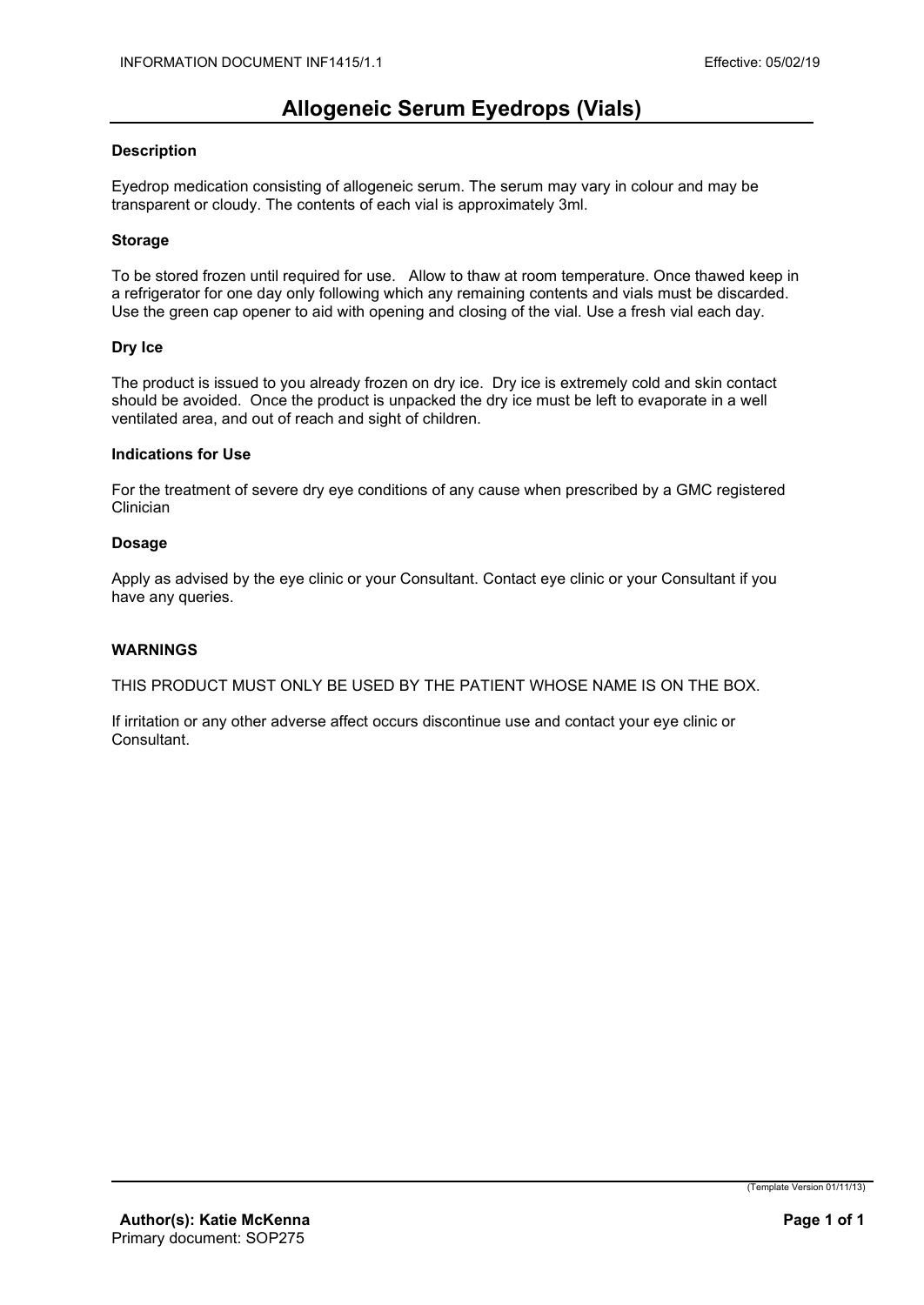### **Serum Eyedrops: Patient Information for Patients Residing in England and Wales**

Some patients, for a variety of reasons, suffer from severe dryness of the eye that can lead to redness, itching and pain. Many can be helped by intensive treatment with artificial teardrops. However, some patients do not respond to this treatment, and may be prescribed serum eyedrops by their ophthalmologist. National Health Service Blood and Transplant (NHSBT) works with ophthalmologists to provide a serum eyedrops service. Your Consultant has referred you to receive serum eyedrops as they think that you may benefit from this type of treatment.

Please note this patient information leaflet does not replace the guidance provided by your treating clinician(s). Your clinician(s) should advise you of the options that exist for your treatment and advise of alternative treatment and associated risks. Your clinician should ensure that you are aware of the material risks of injury associated with this treatment. If you are unsure about any aspects of your treatment/care ask your clinician(s) to explain*.*

#### **What are serum eyedrops?**

Serum Eyedrops are made from serum (the liquid part of blood), prepared from donated blood. There are two types of serum eyedrops. "Autologous serum eyedrops" are made from a patient's own blood. "Allogeneic serum eyedrops" are prepared from blood donated by volunteer blood donors. Your ophthalmologist will determine which type of serum eyedrop is most appropriate for your circumstances.

#### **How are serum eyedrops made?**

Up to 420ml of blood is collected at a Blood Collection Centre. It is taken to a Blood Centre and processed to separate the liquid part of the blood (serum) from the clotted part of the blood (red blood cells). The serum is diluted with saline and dispensed into small vials.

#### **What will happen if I am referred for autologous serum eyedrops?**

Before NHSBT can collect your blood, they must assess your general health to make sure that collecting your blood will not harm you. You will be contacted by a member of the Customer Care Team, who work for NHSBT. They will organise two appointments for you. The first will be a recorded telephone interview with one of our registered nurses, and the second will be an appointment to attend a Blood Donation Centre for the collection of your blood. The nurse at the Blood Donation Centre will review your medical history details and will be responsible for making the decision about your 'fitness to donate' when you arrive at the Blood Donation Centre.

If it is considered safe to proceed, up to 420ml of blood will be collected at the Blood Donor Centre. Your blood will be tested for hepatitis, HIV, syphilis and HTLV (Human T-cell lymphocytotropic virus - a virus that affects white cells) and you will be asked to consent to this testing when the blood is collected. This is routine for all blood donations. Following the collection of your blood, it may take NHSBT up to 4-6 weeks to test your blood and make your eyedrops. When your eyedrops are ready, NHSBT will contact you to

**Author(s): Roisin Vere**

**Primary Document: SOP275**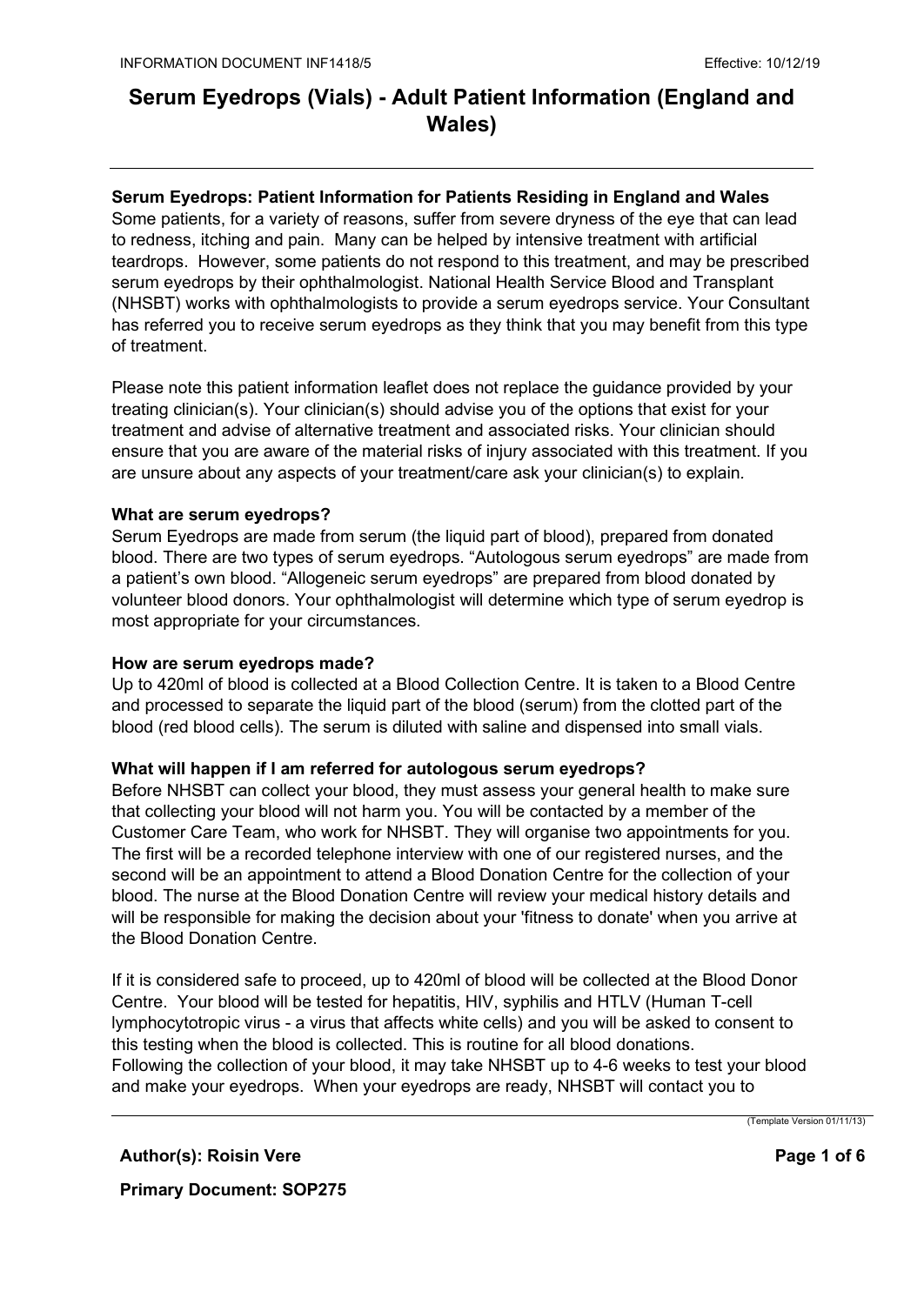arrange for them to be delivered to you directly and to arrange your next appointment. Your eyedrops will be supplied frozen, and you will be supplied with approximately 90 -120 vials; the precise quantity will depend on several factors, including how much blood NHSBT was able to collect from you.

### **What will happen if I cannot give my own blood?**

Many patients who require serum eyedrops, for a variety of reasons, for example their general health or age, are not healthy enough to donate their own blood. Some patients need treatment urgently and cannot wait for the time required to make autologous serum eyedrops, even if they are fit to give their own blood. Also, some patients may not be able to travel to a Blood Donation Centre to give their blood. These patients will receive allogeneic serum eyedrops, unless their ophthalmologist has instructed us not to do so.

### **What will happen if I am referred for allogeneic serum eyedrops?**

A member of the NHSBT Customer Care team will contact you by telephone to arrange delivery of a batch of eyedrops. You will be provided with a batch of allogeneic serum eyedrops, containing a minimum of 80 vials (the precise number varies from batch to batch).

#### **What will happen when my eyedrops are delivered?**

A dedicated same day courier will deliver your eyedrops directly to you at your home. The eyedrops will be packaged in 'dry ice' to ensure they remain frozen in transit. **You must transfer the eyedrops to your home freezer as soon as you receive them.** The individual vials are packaged in small cardboard boxes, which are in turn packed into a larger cardboard box. The large cardboard box contains 9 smaller boxes. Some of these boxes are empty and are only included for space filling to reduce the risk of vials being damaged in transit. Empty boxes will be identifiable as such. The remaining boxes will each contain vials of serum eyedrops. We recommend that you keep the vials inside the boxes while in your freezer, as this will reduce the risk of them being damaged. The outer box is closed with a tamper evident seal, which you must remove to access the vials. If this is damaged when you receive the eyedrops, do not use any of the vials and please notify us **immediately**.

### **I used to receive my eyedrops in brown glass bottles; why are they now in plastic vials?**

We have recently changed our dispensing system. This has been driven by a large increase in clinical demand for the serum eyedrop service, and the new dispensing system allows us to make more batches in our current facility. It is also safer, as the design of the new dispensing system decreases the (already very small) risk that the eyedrops could be contaminated during the preparation process. We have extensively evaluated these plastic vials and found that the majority of patients prefer them to the glass bottles.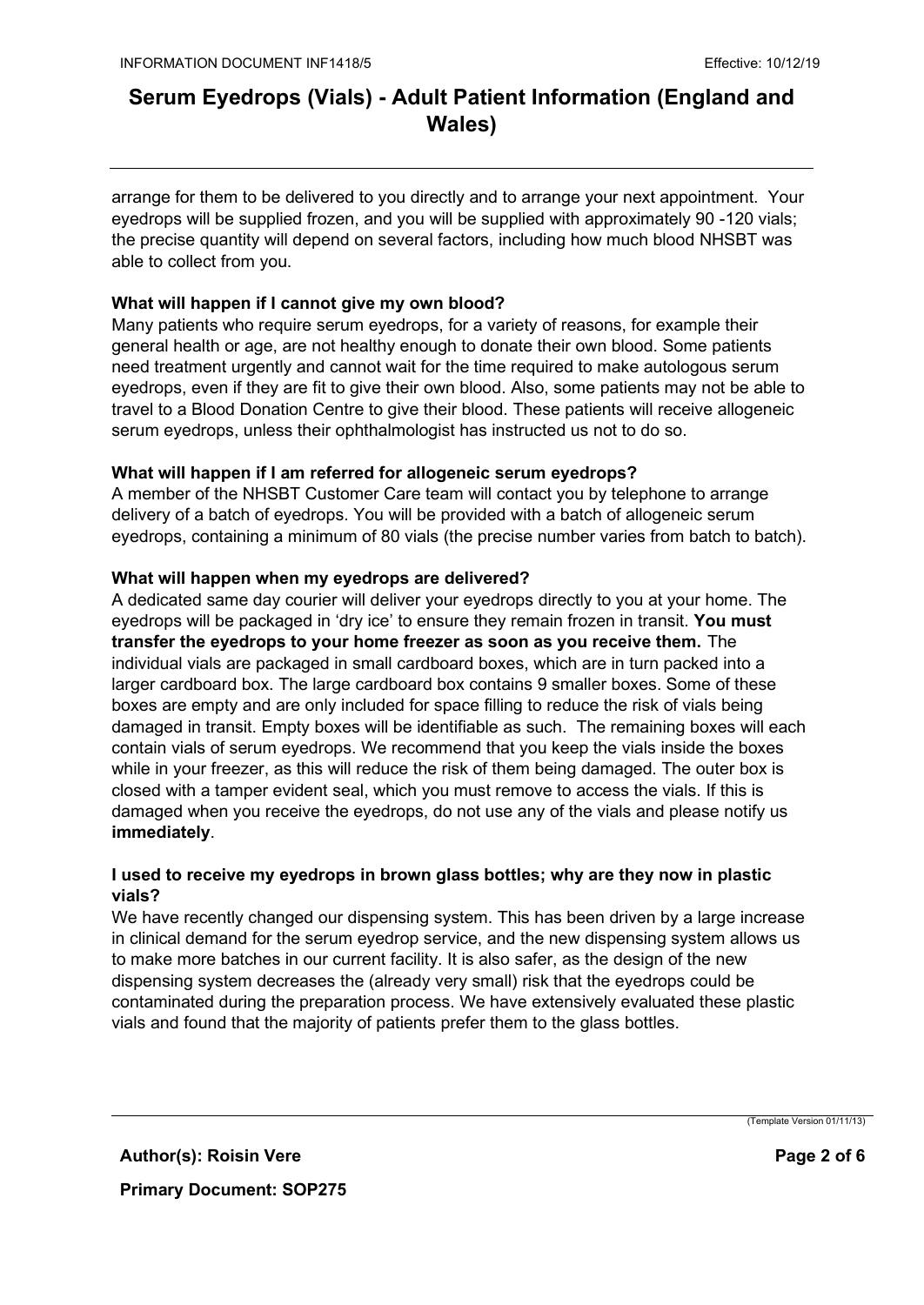#### **How should I use the eyedrops?**

Each day you should remove one vial from the freezer and leave it to thaw at room temperature. Please do not immerse the vial in water, or run under a tap to speed up thawing, as this could result in the vial being contaminated. Please handle the vials with care when they are frozen, as the small sections of tubing attached to the end of the vial could snap if they are bent before they are thawed. In most cases, each vial contains 3ml of serum eyedrops, which is sufficient for one day's use for most people. Occasionally, serum eyedrops are dispensed in smaller, 1.5ml vials.

The vial is fitted with a white, hexagonal screw cap. These are tightly screwed in, to prevent them leaking, and you may find it difficult to undo the cap manually when the vial has thawed. If this is the case, a green cap opener is provided; this can be slotted onto the cap and used to unscrew it (see the photograph below). When you have opened the cap for the first time, you should be able to replace it securely by finger tightening it. However, you may find it more comfortable to use the cap opener to remove and re-apply the cap on each occasion.

*How to Apply the Cap Opener*



When you receive your first batch of vials you will also receive one extra-large cap opener that can be used to aid opening if you find the green caps difficult to use. These extra-large cap openers have a small hole on the top right and can be fitted to a key ring. They can be used in the same way as described above for the green cap openers. You will only be supplied with one extra-large cap opener as most patients will not require this aid. However, if you lose or damage it, a replacement cap opener can be obtained by contacting our NHSBT Customer Services Team on 0300 0200 113.

*Extra-large Cap Opener* 



**Author(s): Roisin Vere Primary Document: SOP275** (Template Version 01/11/13)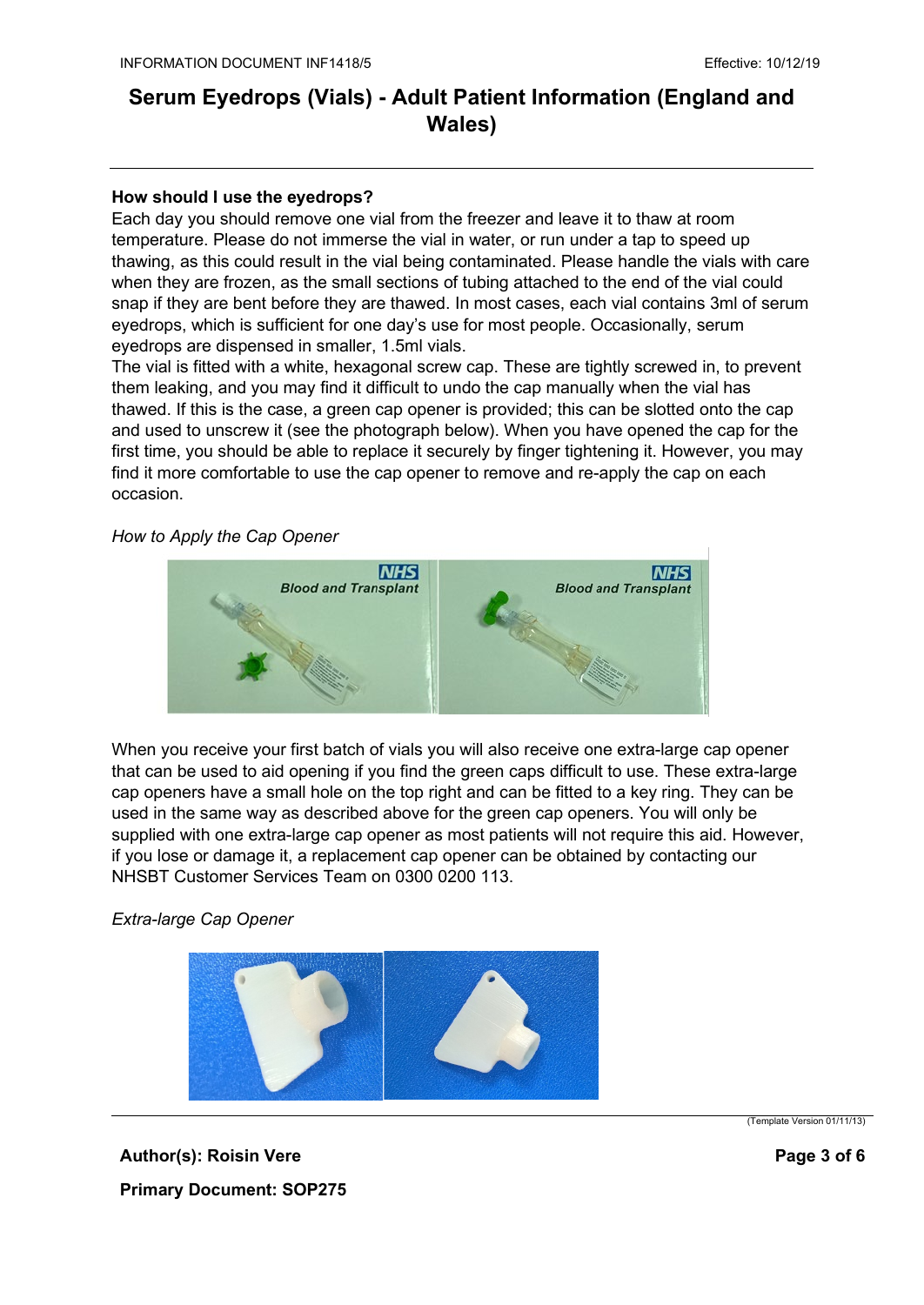You should apply the eyedrops as directed by your ophthalmologist. If you have previously received your eyedrops in the brown glass bottles with rubber droppers, you may find that eyedrops flow faster from the vials, and you will need to adjust to this change. After thawing, you should keep the eyedrops in a cool location (ideally a refrigerator), and at the end of the day discard the vial, even if there is some fluid remaining. It is important that you use a fresh vial each day, or there may be a risk of eye infection.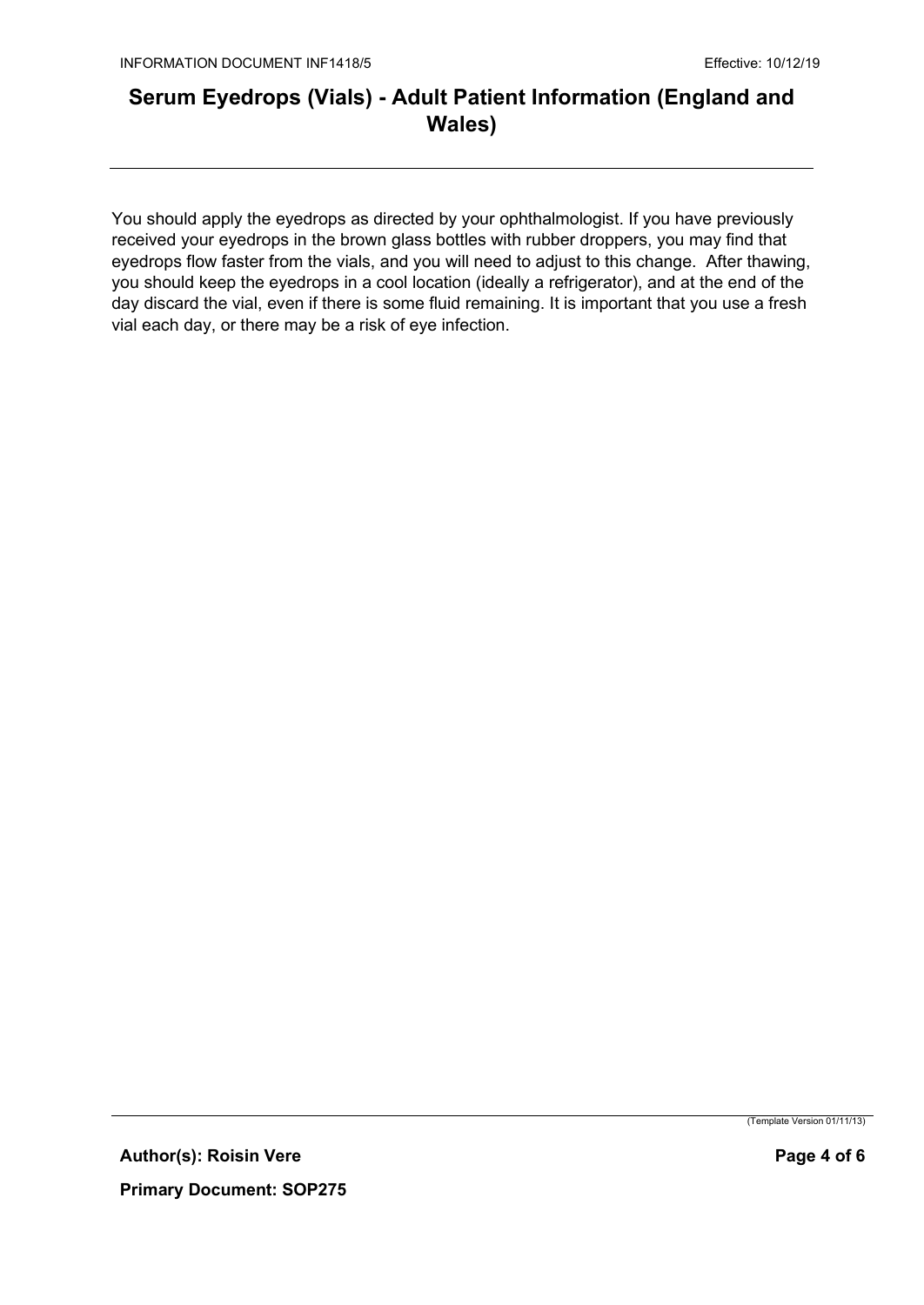### **What do the eyedrops look like?**

If you have previously received your eyedrops in brown glass bottles, this may be the first time you have clearly seen what colour they are. Serum eyedrops are naturally a pale yellow/brown colour. You may notice that the colour of different batches of eyedrops varies slightly. This is normal, and not a cause for concern. You may also notice small particles floating in the eyedrops; again, this is normal, and not a cause for concern.

#### **What are the possible risks? Autologous serum eyedrops**

For autologous serum eyedrops, there are some minor risks associated with collecting blood. These include fainting, anaemia and bruising or infection at the site where the blood was taken. NHSBT try to minimise these risks by assessing you before and during the collection of your blood. This includes checking your haemoglobin level to make sure that you are not becoming anaemic.

There is also a risk that we may not be able to return the eyedrops made from your serum. The main reasons for this are:

- There was a problem with the manufacturing process e.g. the blood pack has become damaged during processing.
- If any of the blood screening tests are found to be positive.
- The chances of this happening are approximately 1 in 100

If either of the above happens, you will be informed and offered allogeneic eyedrops unless your ophthalmologist has instructed us not to do so.

#### **Allogeneic serum eyedrops**

The likelihood of getting an infection transmitted from an Allogeneic Serum Eyedrops donor is very low. All blood donors are unpaid volunteers and are very carefully selected to be at low risk of infections. Furthermore, every donation is tested and those found positive will not be used for preparation of serum eyedrops. The tests that are used are very sensitive and the risk that hepatitis B, hepatitis C or HIV is not detected is less than one per million donations tested. The risk of getting variant Creuzfeld Jakob Disease (vCJD) is also probably very low. Each year approximately 2 million units of blood are transfused in the UK, and there have been just a handful of cases in the past 20 years where patients are known to have become infected with vCJD from a blood transfusion. To reduce the risk of disease transmission even further, each batch of allogeneic serum eyedrops is prepared from a single blood donation.